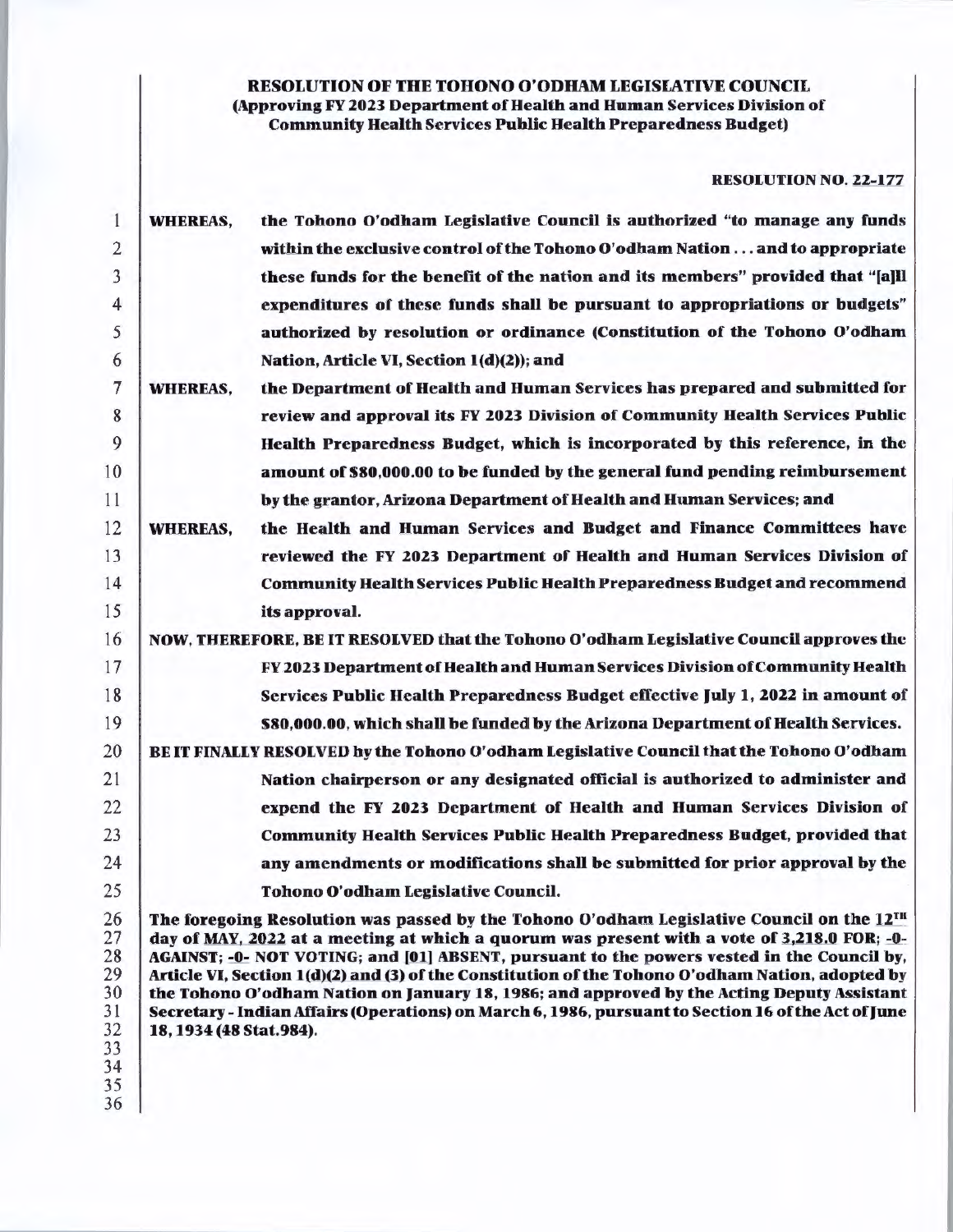RESOLUTION NO. 22-177 (Approving FY 2023 Department of Health and Human Services Division of Community Health Services Public Health Preparedness Budget) Page 2 of 2 TOHONO O'ODHAM LEGISLATIVE COUNCIL mothy Joaqyin, Legislative Chairman day of , 2022 **ATTEST Evonne Wilson, Legislative Secretary**   $May \_\_2$ 2022 day of Said Resolution was submitted for approval to the office of the Chairman of the Tohono O'odham Nation on the  $\mu$  day of  $\mu$  and  $\mu$ , 2022 at  $3.4$  o'clock,  $\rho$ <sub>.</sub>m., pursuant to the provisions of Section 5 of Article  $V/I$  of the Constitution and will become effective upon his approval or upon his failure to efther approve or disapprove it within 48 hours of submittal. **TOHONO O'ODHAM LEGISLATIVE COUNCIL**  mothy Joaquin, Legislative Chairman on the  $\sqrt{\frac{2}{\cdot}}$  day of IX APPROVED on the 16 day of 100 day 2022<br>at 5.4 o'clock, <u>L</u> .m. [ J DISAPPROVED NED NORRIS, JR., CHAIRMAN **TOHONO O'ODHAM NATION**  Returned to the Legislative Secretary on the  $1/3$  day of  $\ldots$ , 2022, at  $\frac{1.49}{0.00}$  o'clock,  $\ldots$ .m. Evonne Wilson, Legislative Secretary